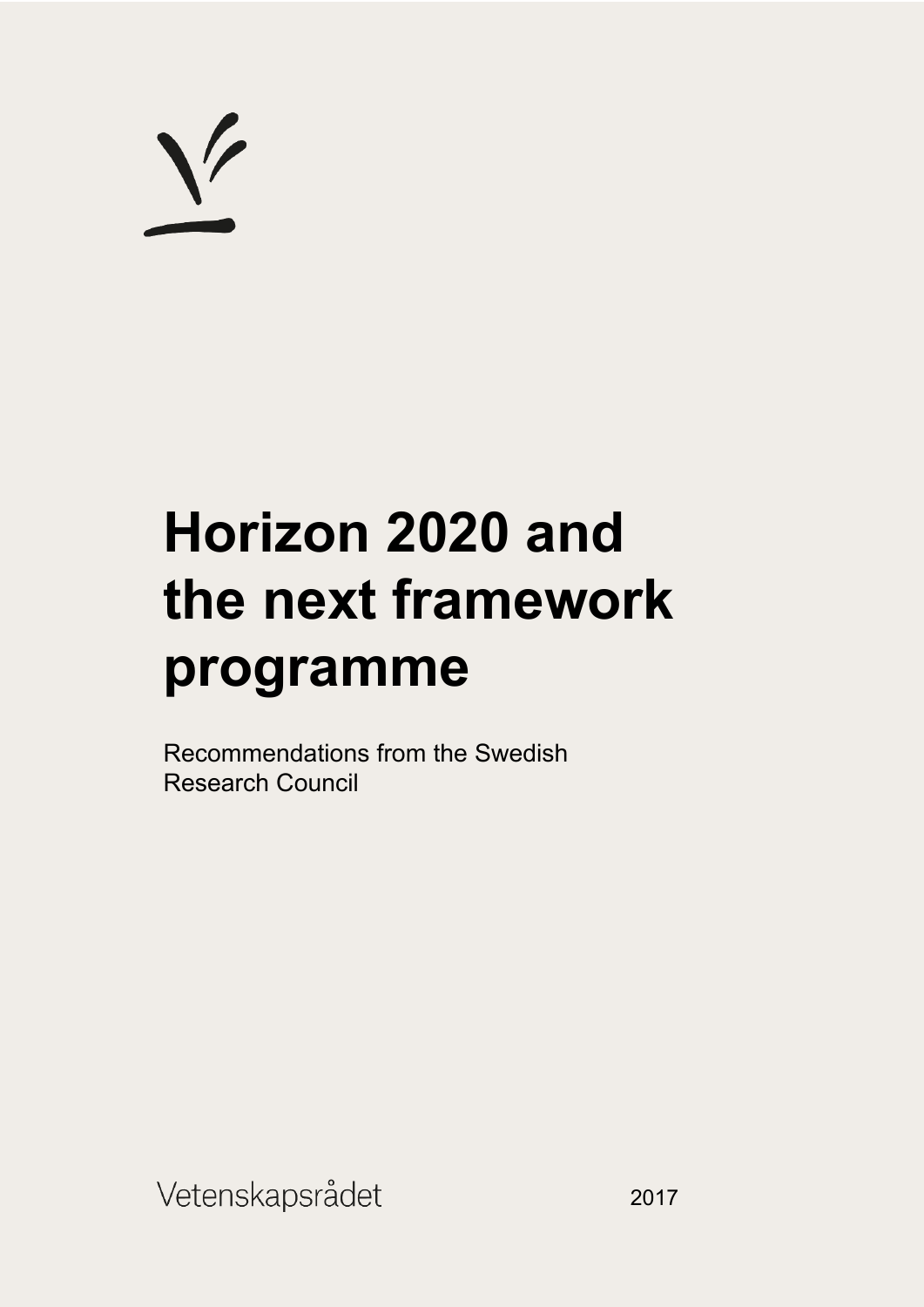

Date **Date** Reference number 13 Jan 2017 5.3-2016-5578

### RECOMMENDATIONS FROM THE SWEDISH RESEARCH COUNCIL FOR HORIZON 2020 AND THE NEXT FRAMEWORK PROGRAMME

With these recommendations the Swedish Research Council wishes to contribute to improving the last years of H2020 and the design of the forthcoming framework programme.

The European Research Area is growing in importance and ERA activities outside the framework programme such as tackling societal challenges increasingly interact with framework programme activities. The recommendations reflect this. The next framework programme needs continuity, stability and

*The Swedish Research Council, SRC, is a government agency that funds research and research infrastructure with around EUR 630 million per year. The SRC are advisors to the government on research policy and work to increase the understanding of the benefits of research.* 

openness for synergies between different activities within and outside the framework programme in order to contribute to the goals of the European Union.

Views and recommendations presented in this paper are the result of a comprehensive inhouse consultation including NCPs, programme committee experts and the Swedish Research Council scientific committees, as well as a survey to the academic research community (247 submissions).

#### *1. Excellence and fundamental research<sup>1</sup> will safeguard Europe´s long term competitiveness*

#### *Excellence as the main guiding principle*

The principle of excellence must be actively safeguarded throughout the framework programme. A crucial factor to achieve this is a robust and transparent peer review process based on solid ethical principles. Consensus review meetings must be held and the applicants should be provided with substantial feedback.

<sup>&</sup>lt;sup>1</sup> Fundamental research means empirical and theoretical work driven by curiosity to acquire new knowledge in specific areas, without any direct practical application or use as main objective.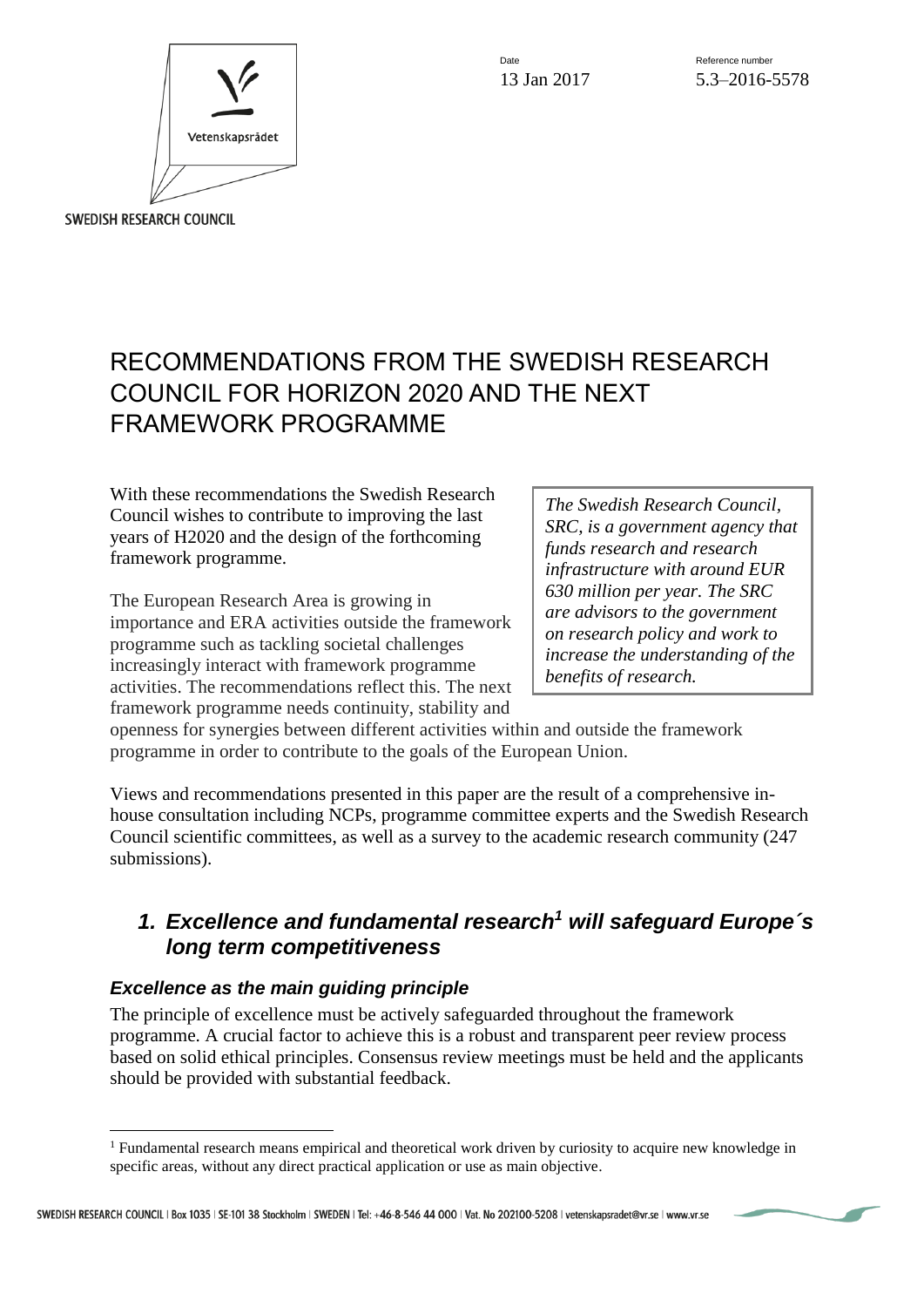ERC should continue to be an excellence-driver also in the next framework programme with retained independence and a maintained substantial share of the budget.

#### *Fundamental research is crucial in all areas of the framework programme*

To prepare for an uncertain future, Europe must make sure that it supports fundamental research that generates new ground-breaking knowledge, including support to world class research infrastructures, global cooperation and optimal conditions for researchers as stated in the Lund Declaration 2015<sup>2</sup>. Fundamental research must to a larger extent than now be an integral component of the whole framework programme. Creation and utilization of new knowledge is necessary at all stages of the innovation cycle and contributes to tackling societal challenges and strengthening Europe´s industrial leadership.

Disruptive technologies typically emerge in an unpredictable manner and are dependent on fundamental research. This calls for a thematically unlimited funding system like FET Open. This format should be developed beyond the current ICT focus to become the primary support instrument for collaborative bottom up research.

#### *2. A more coherent and focused take on societal challenges*

#### *Fulfilling the priorities of the Lund Declaration 2015*

Addressing societal challenges at European level through collaborative efforts has a clear European and global added value. The Lund declaration 2015 outlines four priority areas to speed up solutions to tackle societal challenges: alignment, frontier research, global cooperation and impact. The next framework programme should build on these principles and in a more coherent way incorporate and relate to other ERA initiatives and stakeholders.

The framework programme should continue to support joint programming activities such as the Joint Programming Initiatives (JPI) and must consider these when structuring the efforts of tackling societal challenges. The European commission has an important role as facilitator to align national and European efforts. In this context, providing flexible instruments to support the needs of these initiatives is crucial.

Global cooperation is an important means to strengthen European research. Europe needs to connect with partners around the world, in advanced, emerging and developing countries to address societal challenges in partnership. The drop in global cooperation compared to Framework Programme 7 must be addressed and efforts should be made to increase participation of third countries and to encourage such countries to set aside matching funds.

The interpretation of the impact of research and innovation needs to be broad in scope and take into account a wide range of influences on society. This includes the application of research results in order to attain social, economic, environmental and cultural effects. Impact beyond academia refers to the dissemination, further refinement, commercialization, patenting, licensing or other practical use of research results.

The framework programme should continue the efforts to develop tools and methods for demonstrating the impact of research and innovation on society. Methodological diversity is

 $\overline{a}$ <sup>2</sup> Th[e Lund Declaration 2015 w](http://www.vr.se/download/18.43a2830b15168a067b9dac74/1454326776513/The+Lund+Declaration+2015.pdf)as presented at the [Lund Revisited conference](http://www.vr.se/nyheterpress/kalendarium/konferenserochseminarier/konferenserochseminarier/lundrevisited2015.5.2d526f7c1504509e57b58d0c.html) on the 4<sup>th</sup> of December 2015.

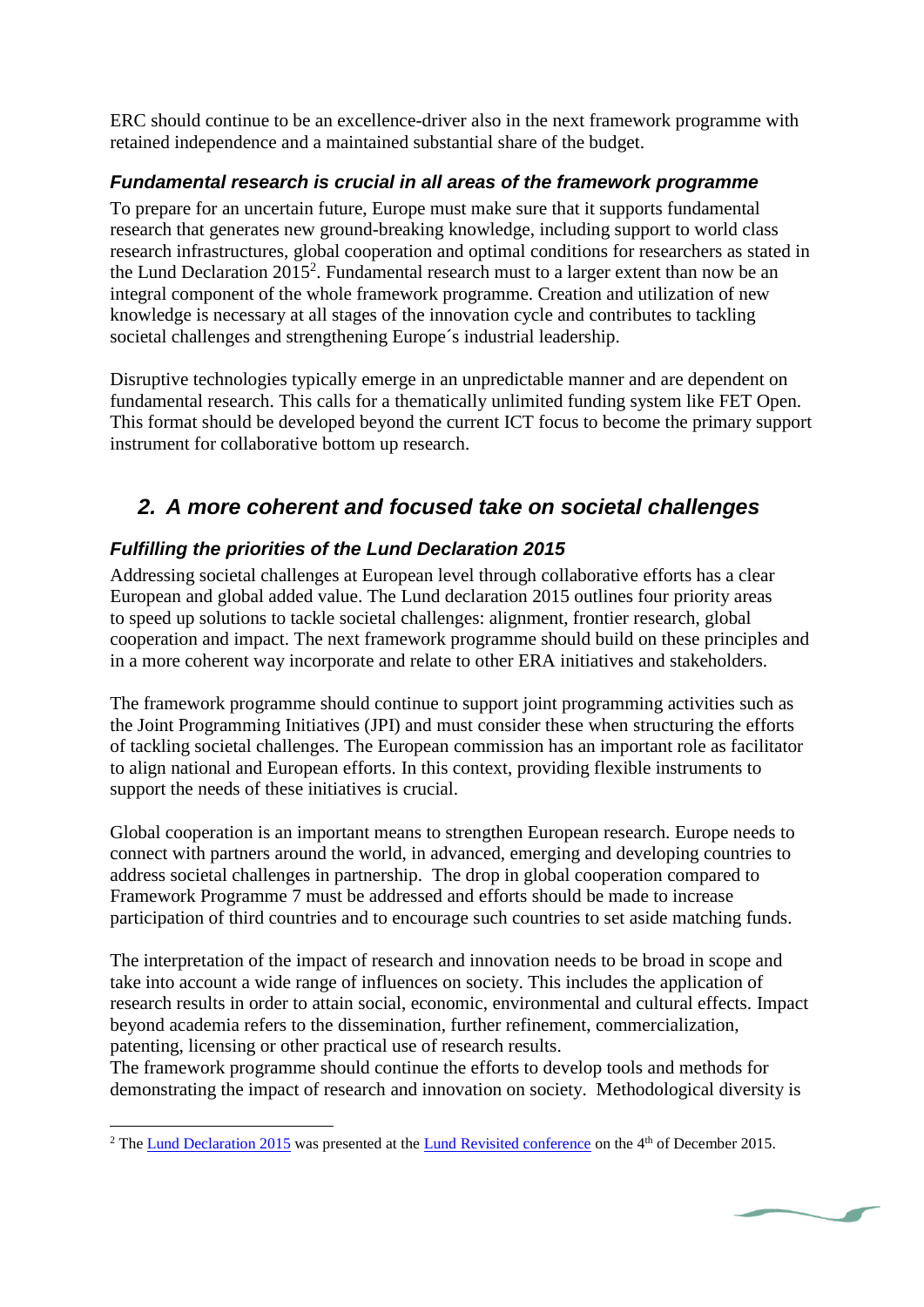recommended for the proper assessment of the impact of research on society. Evaluation techniques and the availability of specific indicator sets should not drive assessments.

#### *Interdisciplinary solutions*

Society needs interdisciplinary solutions to the complex challenges that face us and the framework programme has an important role to continue supporting the integration of different research disciplines. The integration of social sciences and humanities needs further improvement in Horizon 2020 and thus represents an unexploited potential. For example, many of today's societal challenges are increasingly cultural in nature requiring the involvement of humanities research to achieve sustainable solutions. This calls for the current and next framework programme to strengthen the support for social sciences and humanities research, recognizing the great variation between disciplines like for instance law, educational science, economy, anthropology and the arts.

Register based research is often cross-disciplinary in nature and multinational register data should be utilized to a larger extent. Multinational register data are a unique resource. Such data have great potential to produce knowledge in a cost-effective manner contributing to answering research questions addressing grand societal challenges and increasing European competitiveness. The framework programme should capitalize on this opportunity.

#### *3. Stronger together through smarter cooperation*

#### *Added value through cooperation and coordination*

The European research and innovation programme needs to identify and focus on areas with a clear European added value to an even greater extent than now. One important role of the framework programme in this respect is to act as a facilitator to amplify the efforts of member states, thus allowing for improved alignment between national and European programmes. The complete R&D ecosystem of the ERA must be taken into account and the roles of the member states and the European commission clarified.

Access to high quality research infrastructures is essential to increase research quality and to secure European research competitiveness. The funding for research infrastructures needs to increase in order to support the design and preparatory phases of new research infrastructures as well as to consolidate, operate and upgrade existing research infrastructures. Specifically the need for reliable e-infrastructure and the demand for storage, calculation, and archiving of research data is growing. EU should strive to find common solutions within this area. ESFRI should continue to prioritize needs of research infrastructures at the European level including evaluation of current research infrastructures giving ESFRI an even more central role in renewing and securing the quality of European research infrastructures.

The Marie Curie Sklodowska Actions mobility programme of Horizon 2020 has proved to be a productive and popular instrument with clear European added value. The next framework programme should include a mobility programme that spans across the framework programme components, including research infrastructures and industry-academia collaborative partnerships.